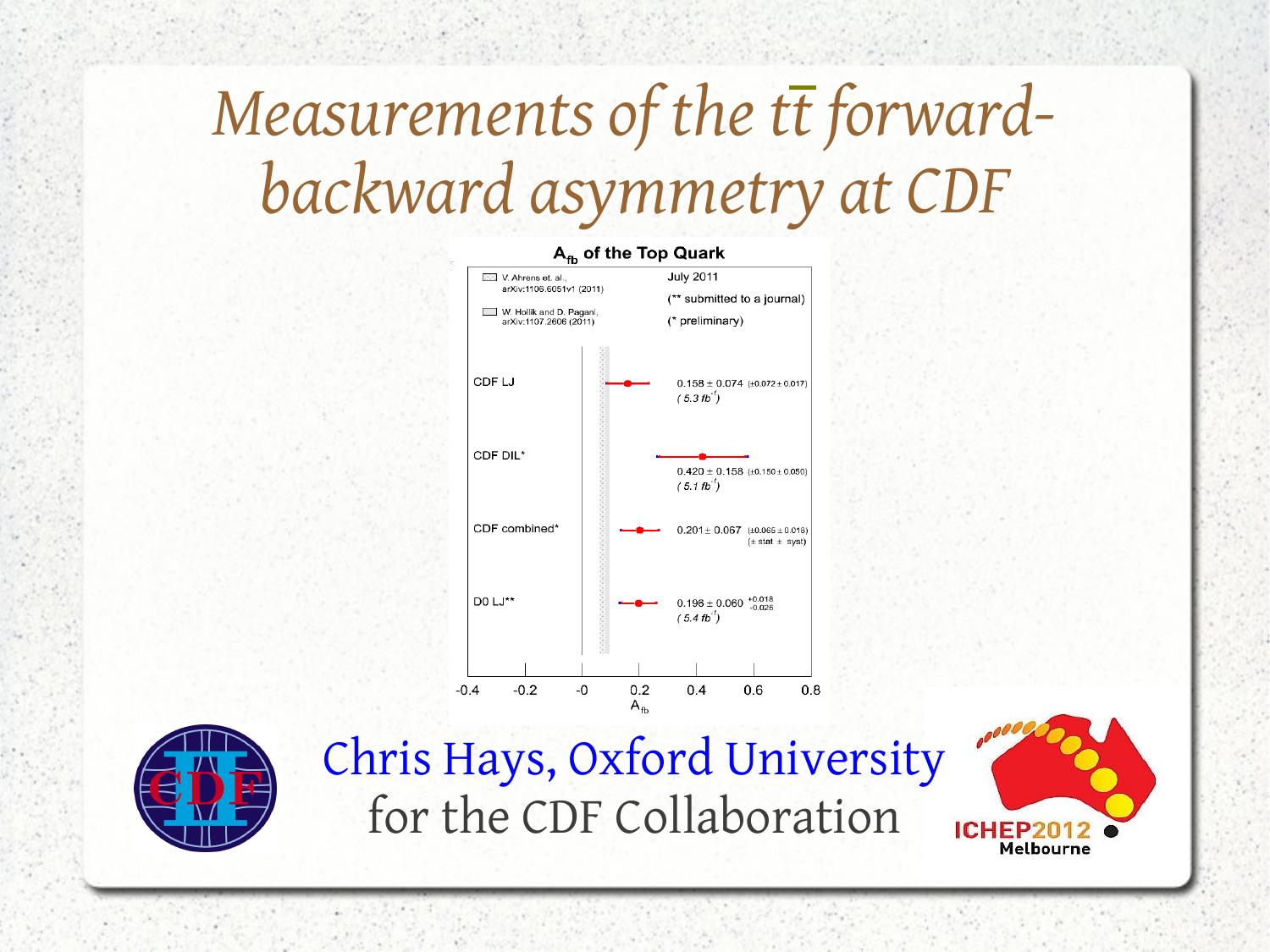# *tt asymmetry in* √*s=1.96 TeV pp collisions*

Top-quark pairs predominantly produced by valence-quark annihilation

Forward-backward asymmetry  $A_{FB} = \frac{N(\Delta y > 0) - N(\Delta y < 0)}{N(\Delta y > 0) + N(\Delta y < 0)}$  in terms of color flow:

 $\Delta y = y$  $- y$ t Top quark produced in direction of proton t t $q$ <sub>c</sub> (positive asymmetry)<sup>q.</sup>  $\overline{q}_{\overline{c}}$ High mass & ∆y t c t c Top quark opposite to direction of proton q<sub>c</sub> (negative asymmetry)  $\overline{q}_{\overline{c}}$  $\times$ Low mass & ∆y t c 6 July, 2012 C. Hays, Oxford University 2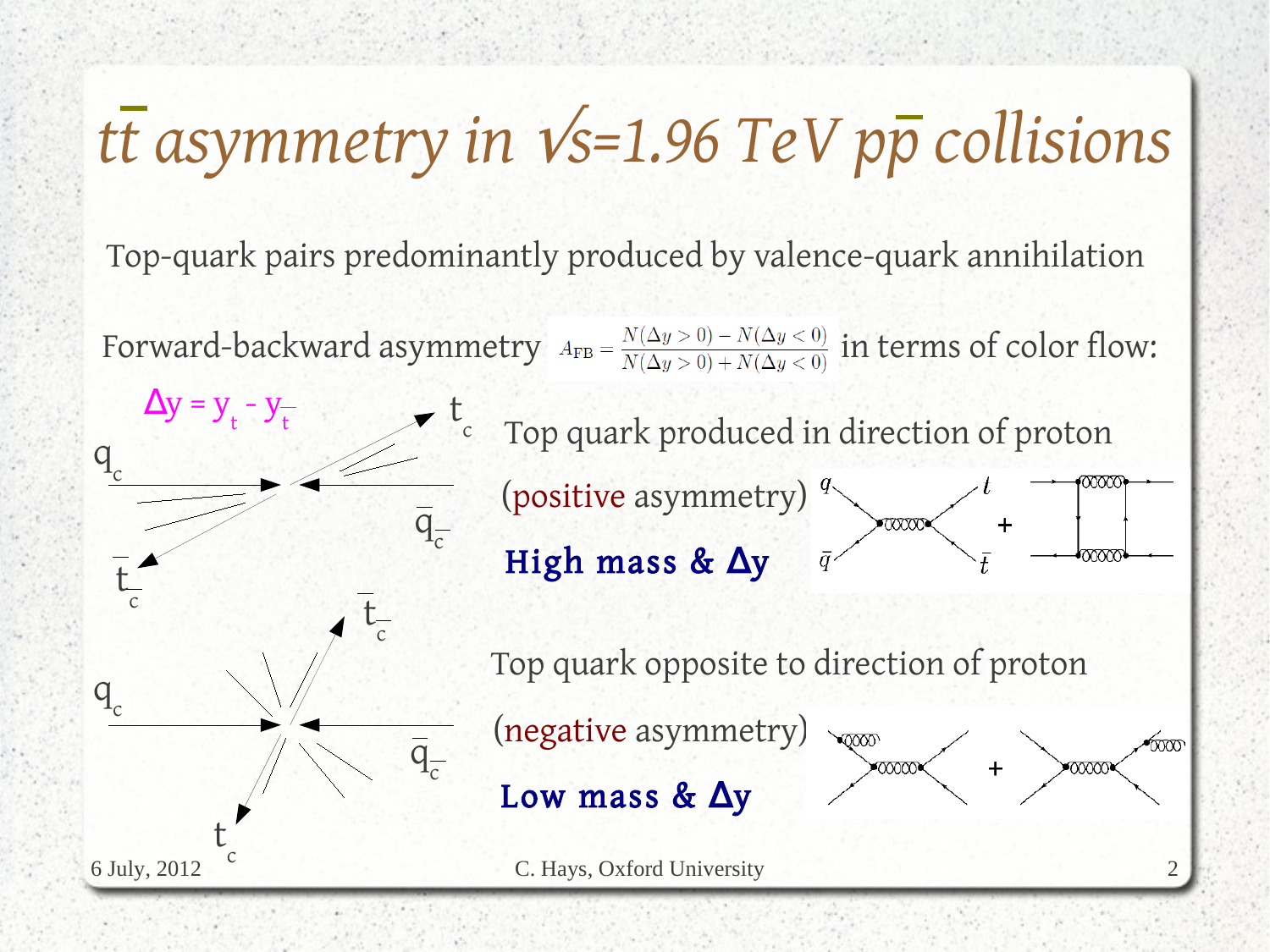# *SM predictions of tt asymmetry*

Study at parton-level with NLO generators [MC@NLO](mailto:MC@NLO), MCFM, & PowHeg

|                                         |       | MC@NLO POWHEG MCFM |       |
|-----------------------------------------|-------|--------------------|-------|
| Inclusive                               | 0.067 | 0.066              | 0.073 |
| $ \Delta y  < 1$                        | 0.047 | 0.043              | 0.049 |
| $ \Delta y  > 1$                        | 0.130 | 0.139              | 0.150 |
| $M_{t\bar{t}} < 450 \; \text{GeV/c}^2$  | 0.054 | 0.047              | 0.050 |
| $M_{t\bar{t}} > 450~\mathrm{GeV/c}^{2}$ | 0.089 | 0.100              | 0.110 |

Predictions include +26% correction due to electroweak diagrams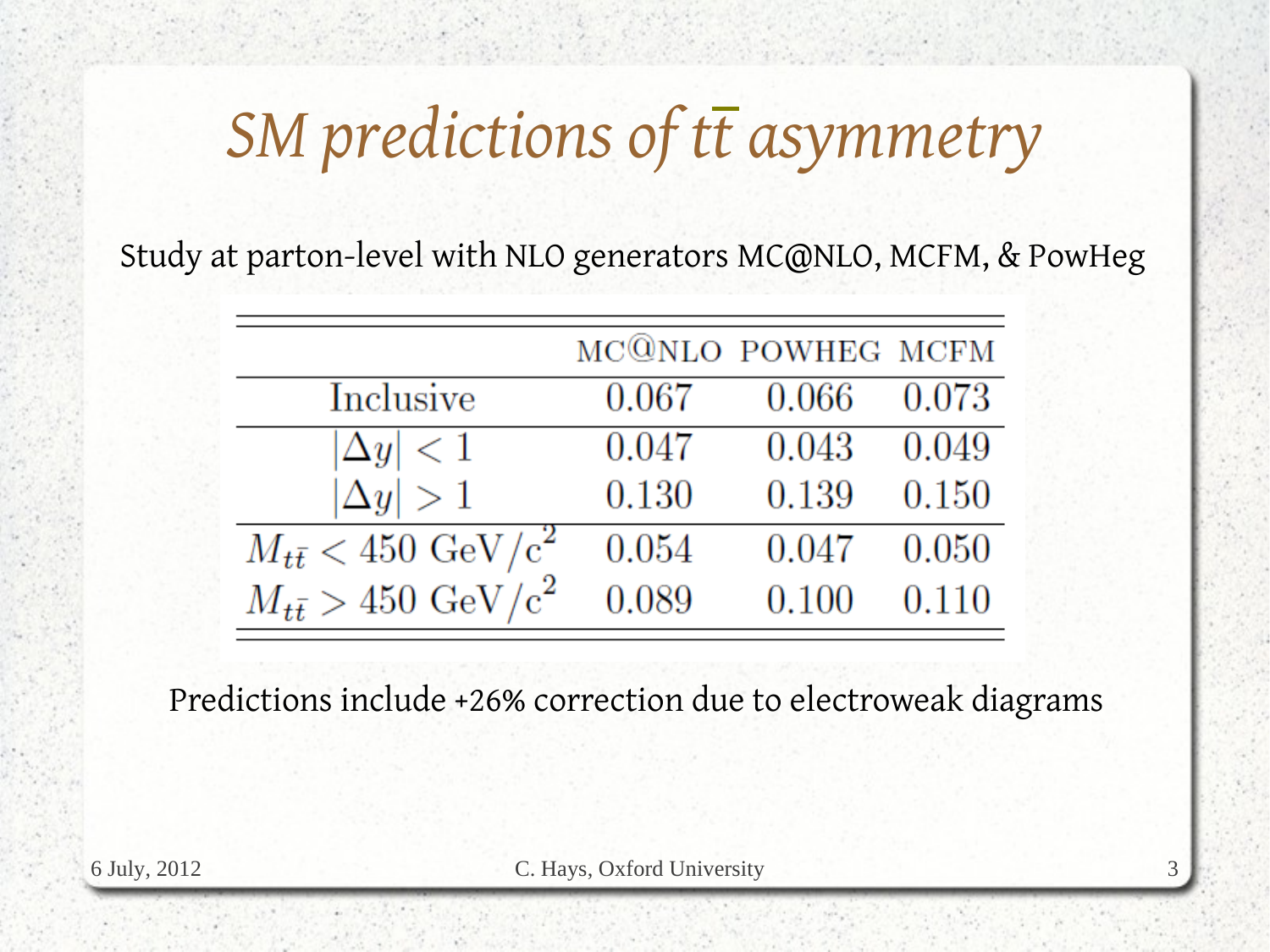# *CDF measurements of tt asymmetry*

Measure in semileptonic (lybqqb) and leptonic (lyblyb) final states Charged lepton(s) used to tag top and/or antitop quark(s)

Kinematic fitter determines  $\bm{{\mathsf{y}}}_{_{\mathsf{t}}}$  and  $\bm{{\mathsf{y}}}_{_{\mathsf{t}}}$ 

#### Semileptonic sample, 8.7 fb<sup>-1</sup>

|                         | $>4$ jets                  |
|-------------------------|----------------------------|
| $W + HF$                | 78<br>$241 \pm$            |
| $Non-W$                 | 51<br>$98 \pm$             |
| $W+LF$                  | $96 \pm$<br>29             |
| Single Top              | $\overline{2}$<br>$33 \pm$ |
| <b>Diboson</b>          | $19 +$<br>3                |
| $Z+{\rm Jets}$          | $18 \pm$<br>$\overline{2}$ |
| <b>Total Background</b> | $505 \pm 123$              |
| $t\bar{t}$ 7.4pb        | $2037 \pm 277$             |
| <b>Total Prediction</b> | $2542 \pm 303$             |
| $\rm Data$              | 2498                       |
|                         |                            |

#### Leptonic sample,  $5.1$  fb<sup>-1</sup>

| <b>Process</b>               | Events           |
|------------------------------|------------------|
| WW                           | $11.7 \pm 2.4$   |
| WZ                           | $3.5 \pm 0.6$    |
| ZZ                           | $2.3 \pm 1.8$    |
| $W\gamma$                    | $0.4 \pm 0.4$    |
| $DY \rightarrow \tau \tau$   | $12.3 \pm 2.2$   |
| $DY \rightarrow ee + \mu\mu$ | $22.4 \pm 3.2$   |
| Fakes                        | $34.3 \pm 14.7$  |
| tĒ                           | $237.1 \pm 11.3$ |
| Total                        | $324.0 \pm 28.3$ |
| Data                         | 334              |

#### Includes extended muon coverage

6 July, 2012 C. Hays, Oxford University 4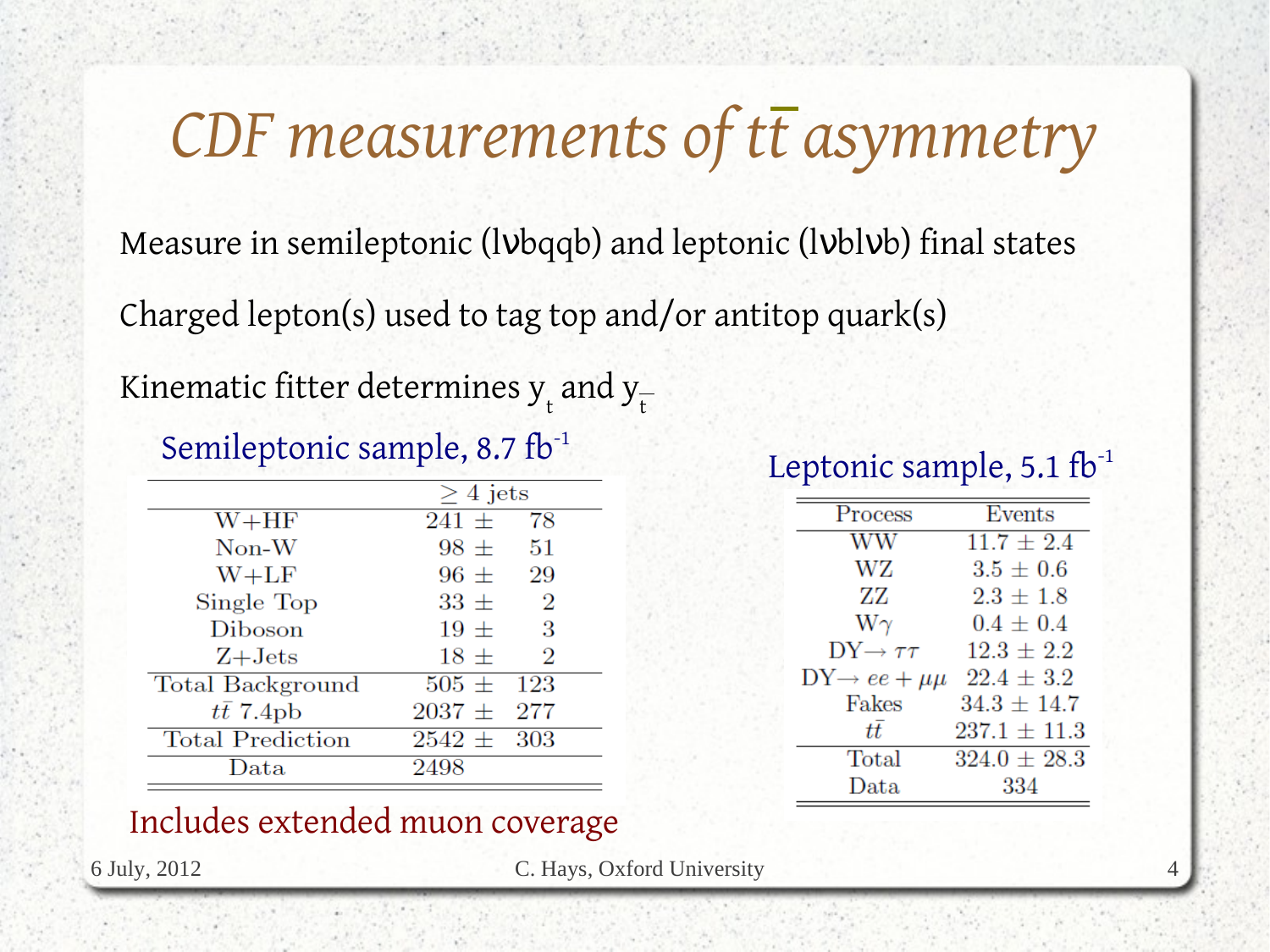# *Measurement in semileptonic channel*

Use PowHeg to model kinematics and acceptance of semileptonic data



Measure parton-level asymmetry inclusively and as a function of M $_{_{\rm tt}}$  &  $\Delta$ y

Also measure asymmetry as a function of  $\mathtt{p}_\mathtt{\tau}(\mathsf{tt})$  at detector level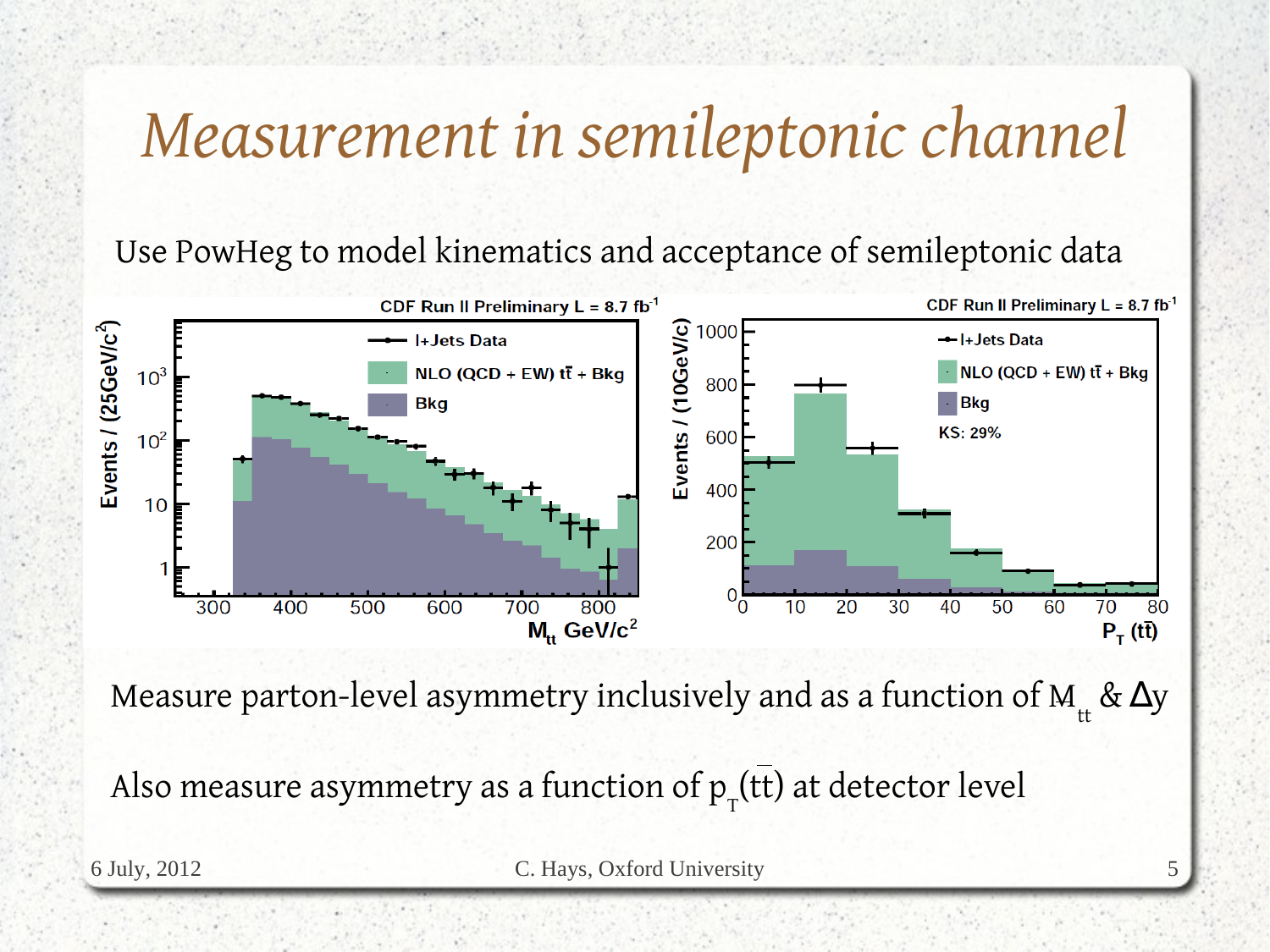### *Measurement in semileptonic channel*

>2σ deviation from SM predominantly at high M– and low p $_{_{\rm T}}$ (tt)

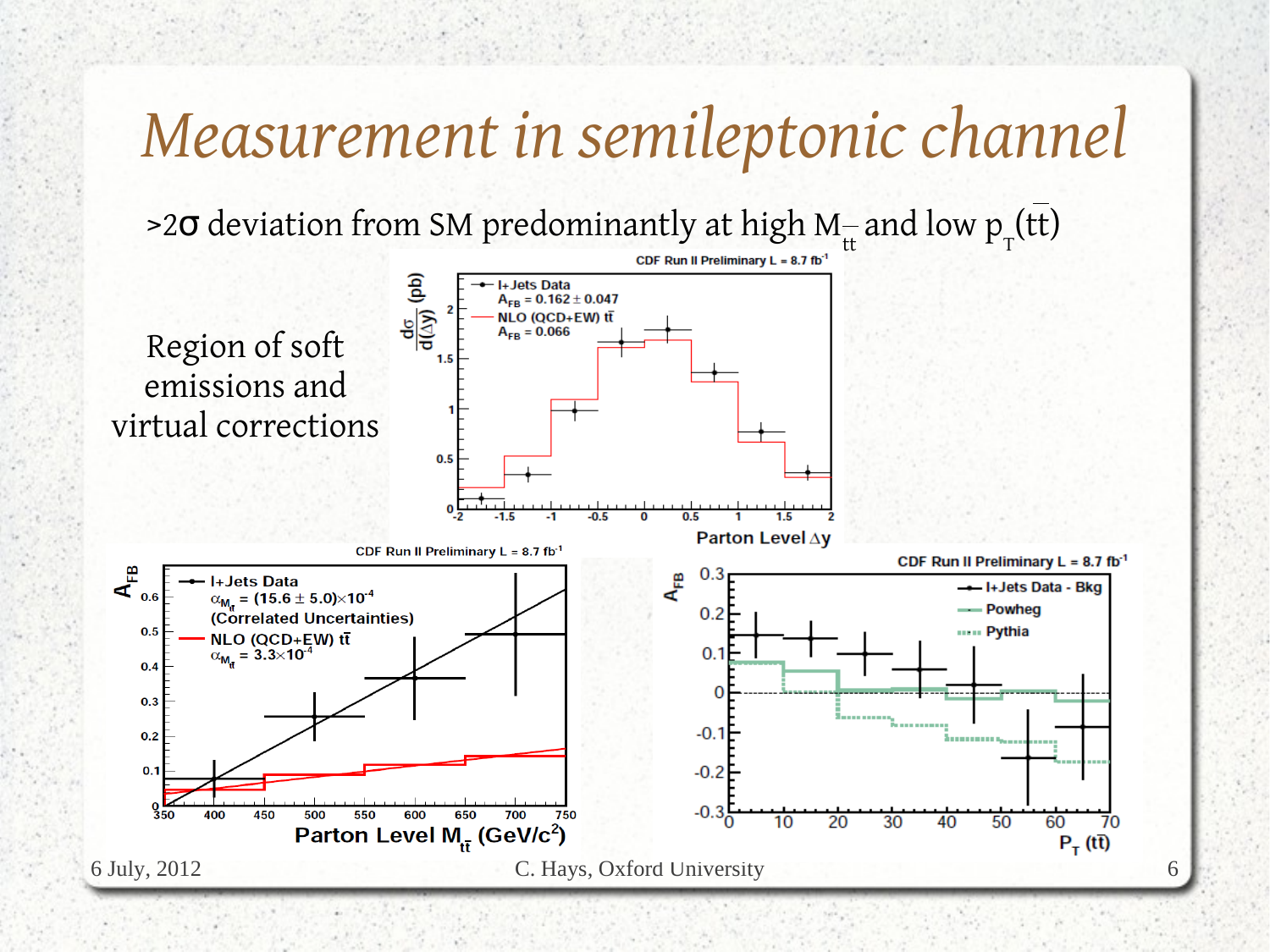# *Uncertainties in semileptonic channel*

|                                                                                                      | Source                            | <b>Systematic Uncertainty</b> |
|------------------------------------------------------------------------------------------------------|-----------------------------------|-------------------------------|
| Statistical uncertainty dominates<br>Largest systematic uncertainties<br>due to background modelling | <b>Background Shape</b>           | 0.014                         |
|                                                                                                      | Background Normalization          | 0.011                         |
|                                                                                                      | Parton Showering                  | 0.010                         |
|                                                                                                      | Jet Energy Scale                  | 0.005                         |
|                                                                                                      | Initial and Final State Radiation | 0.005                         |
|                                                                                                      | Color Reconnection                | 0.001                         |
|                                                                                                      | Parton Distribution Functions     | 0.001                         |
|                                                                                                      | <b>Correction Procedure</b>       | 0.003                         |
|                                                                                                      | Total Systematic Uncertainty      | 0.022                         |
|                                                                                                      | <b>Statistical Uncertainty</b>    | 0.041                         |
|                                                                                                      | <b>Total Uncertainty</b>          | 0.047                         |



CDF Run II Preliminary  $L = 8.7$  fb<sup>-1</sup>



Asymmetry well modelled in background-dominated pre-tag sample

6 July, 2012 C. Hays, Oxford University 7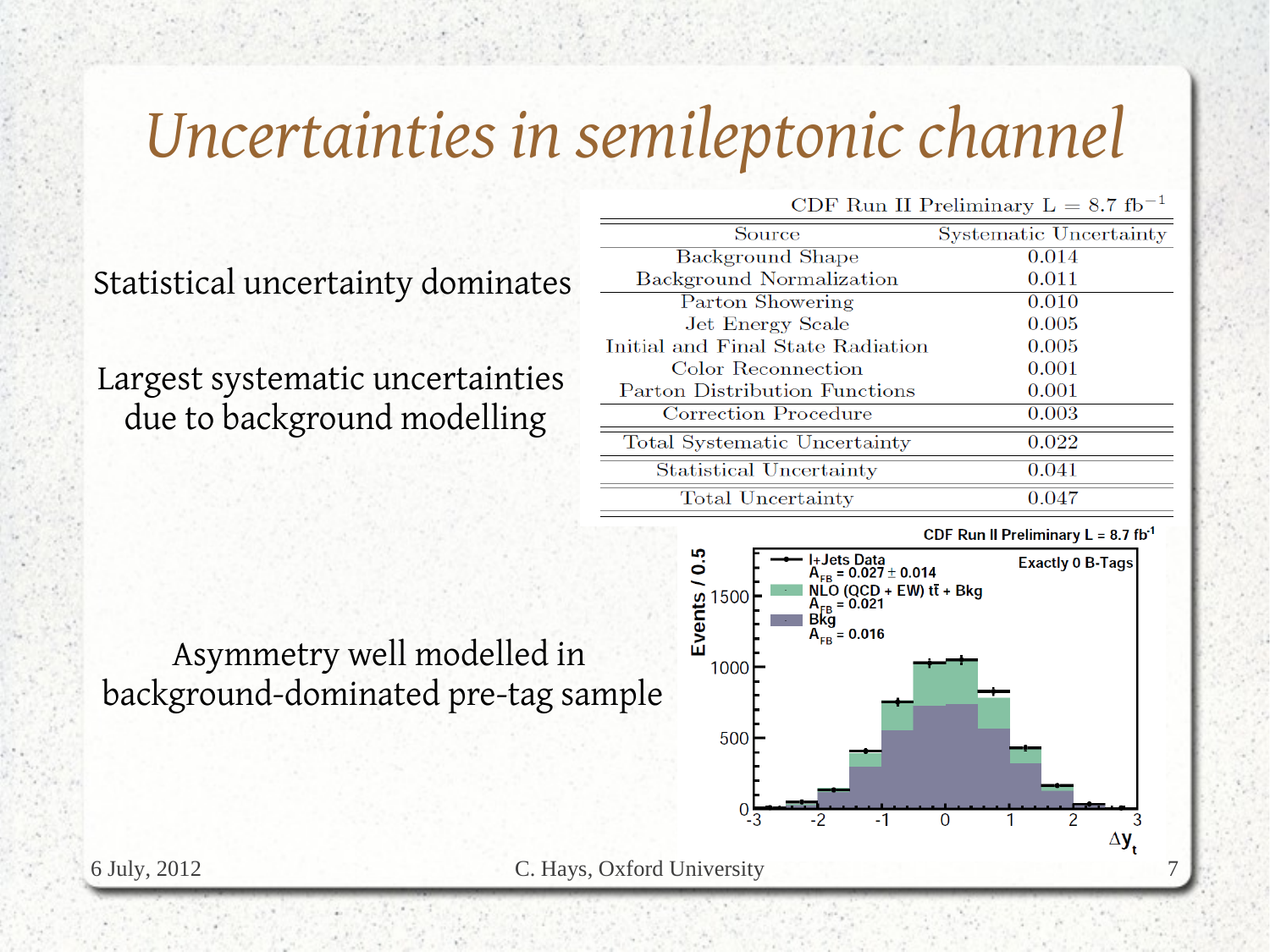### *Cross-checks in semileptonic channel*

Asymmetry stable over time

Asymmetry consistent between electrons & muons, positive & negative leptons, 1 & 2 b-tags

Asymmetry also observed in lepton rapidity distribution

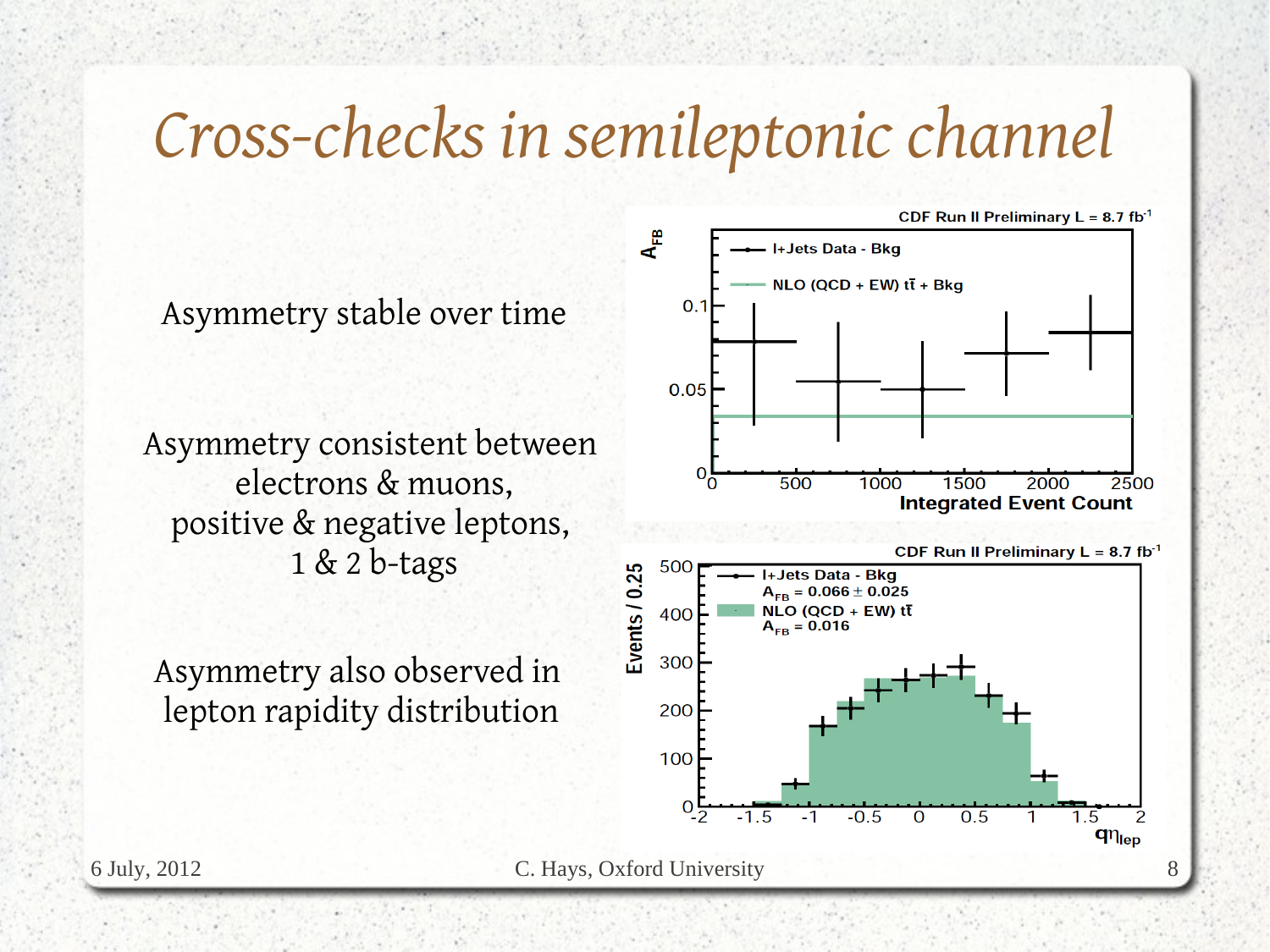## *Measurement in leptonic channel*

Solve for unobserved neutrino kinematics by minimizing likelihood:

$$
\mathcal{L}(\vec{p}_{\nu}, \vec{p}_{\bar{\nu}}, E_b, E_{\bar{b}}) = P\left(p_z^{t\bar{t}}\right) P\left(p_T^{t\bar{t}}\right) P(M_{t\bar{t}}) \times \frac{1}{\sigma_{\text{jet1}}} \exp\left[-\frac{1}{2} \left\{ \frac{E_{\text{jet1}}^{\text{meas}} - E_{\text{jet1}}^{\text{guess}}}{\sigma_{\text{jet1}}} \right\}^2\right] \times \frac{1}{\sigma_{\text{jet2}}} \exp\left[-\frac{1}{2} \left\{ \frac{E_{\text{jet2}}^{\text{meas}} - E_{\text{jet2}}^{\text{guess}}}{\sigma_{\text{jet2}}} \right\}^2\right] \frac{1}{\sigma_x^{\text{MET}}} \exp\left[-\frac{1}{2} \left\{ \frac{E_x^{\text{meas}} - E_x^{\text{guess}}}{\sigma_x^{\text{MET}}}\right\}^2\right] \times \frac{1}{\sigma_y^{\text{MET}}} \exp\left[-\frac{1}{2} \left\{ \frac{E_y^{\text{meas}} - E_y^{\text{guess}}}{\sigma_y^{\text{MET}}}\right\}^2\right]
$$

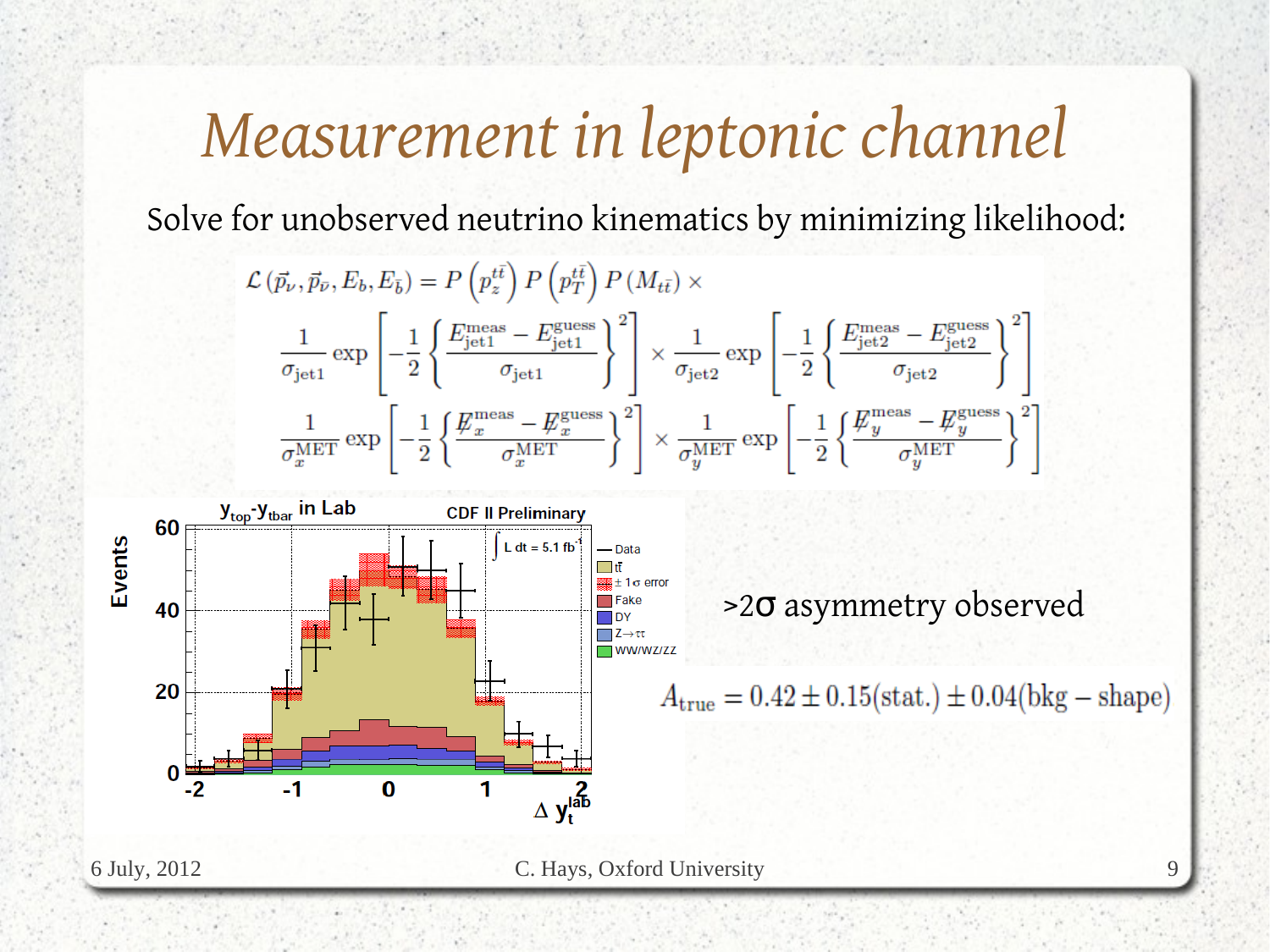# *Measurement in leptonic channel*

### Study mass dependence